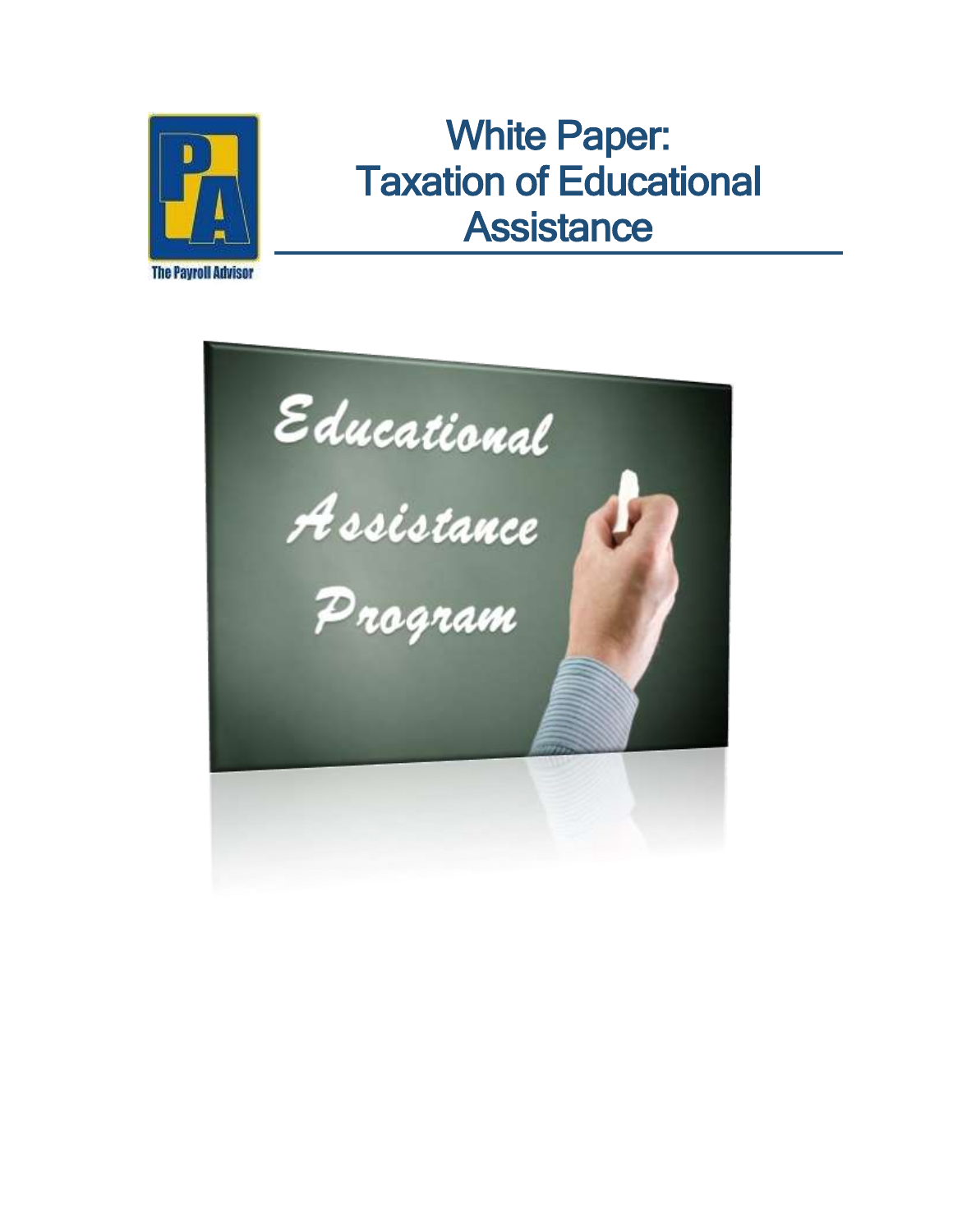## Introduction

Employers may offer many different fringe benefits for a variety of reasons. These reasons may include wellness programs, employee morale, employee improvement through education, employee retention or to increase recruiting of qualified employees. This white paper discusses the taxation requirements for an educational assistance program.

## Educational Assistance

An educational assistance program is a benefit offered to employees to pay the tuition for college course working towards a degree program. The degree can be undergraduate or the graduate level. Educational assistance provided to employees under an educational assistance program can be excluded from employees' wages. An educational assistance program is a separate written plan - sponsored by an employer - that provides educational assistance only to its employees.



Educational assistance means the amounts an employer pays or incurs for employees' education expenses. These expenses generally include the cost of books, equipment, fees, supplies, and tuition.

These expenses do not include the cost of a course or other education involving sports, games, or hobbies, unless the education:

- Has a reasonable relationship to the employer's business, or
- Is required as part of a degree program

Education expenses do not include the cost of tools or supplies (other than textbooks) the employee is allowed to keep at the end of the course. Nor do they include the cost of lodging, meals, or transportation. This applies even if the employee is taking attending an online college or program and must travel to attend live classes or to take live tests during the semester.

Employers can exclude up to \$5,250 of educational assistance provided to an employee under an educational assistance program from the employee's wages each year.



**Example 1:** Employee F is attending the local university working towards a degree in accounting. Her company has an educational program that reimburses her for the cost of the tuition at the end of each semester after she submits a final grade of B or higher. She has taken four courses this year for a total of \$2,985.00. The

reimbursement has not exceeded the \$5,250 limit, so none of the payment is taxable income to the employee.